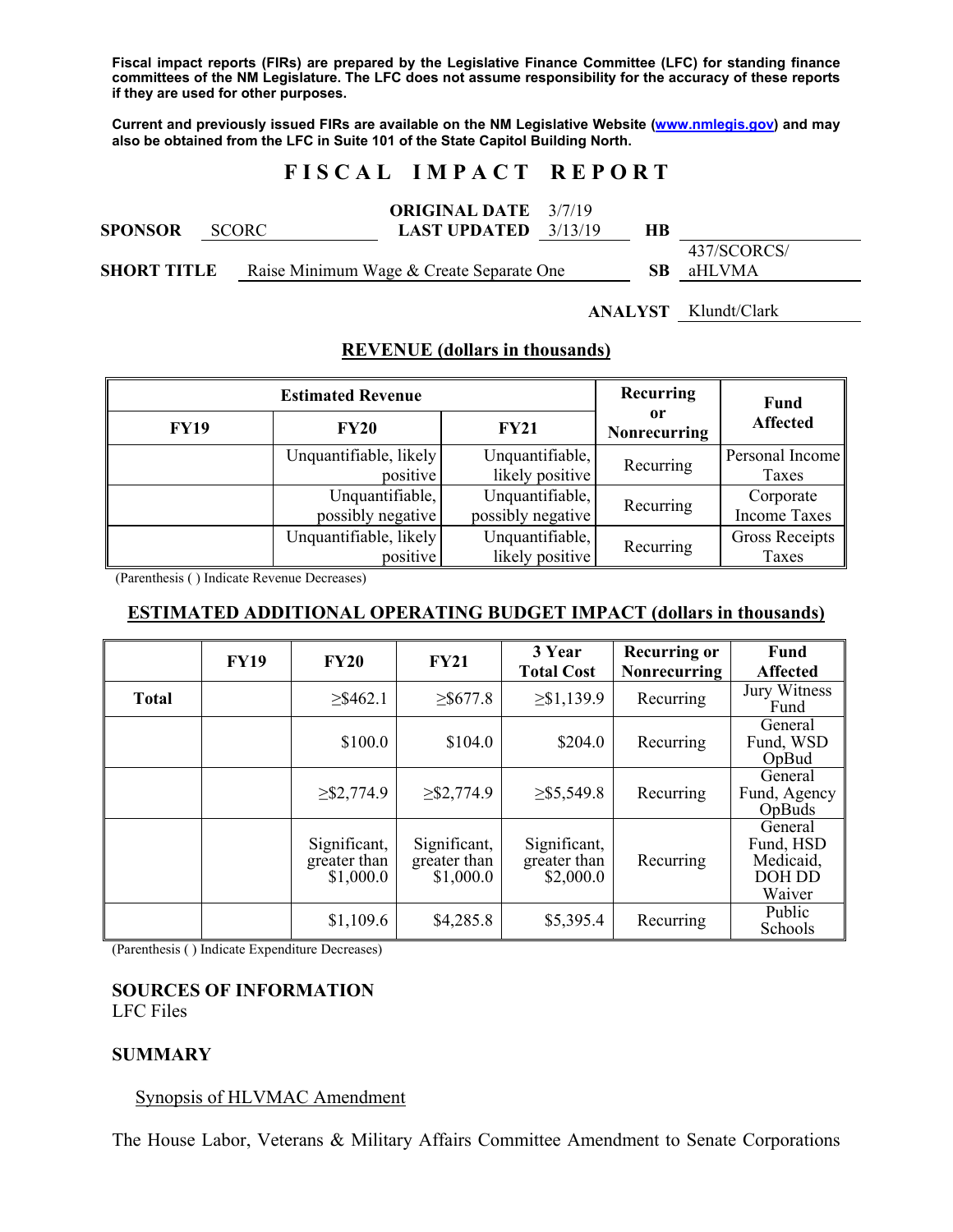and Transportation Committee Substitue for Senate Bill 437 reinstates the exemption for students regularly enrolled in primary and secondary schools. The amendment also raises the minimum wage as follows:

"A. Except as provided in Subsection B or C of this section, an employer shall pay to an employee a minimum wage rate of: (1) prior to January 1, 2020, at least seven dollars fifty cents (\$7.50) an hour; (2) beginning January 1, 2020 and prior to January 1, 2021, at least ten dollars (\$10.00) an hour; (3) beginning January 1, 2021 and prior to January 1, 2022, at least eleven dollars (\$11.00) an hour; and (4) on and after January 1, 2022, at least twelve dollars (\$12.00) an hour. B. Beginning January 1, 2023 and on January 1 of each successive year, the minimum wage rate provided in Subsection A of this section shall be increased by the lesser of three percent or the increase in the cost of living. The increase in the cost of living shall be measured by the percentage increase as of August of the immediately preceding year over the level as of August of the previous year of the consumer price index for all urban consumers, United States city average for all items, or its successor index, as published by the United States department of labor or its successor agency, with the amount of the minimum wage rate increase rounded to the nearest multiple of five cents (\$.05); however, the minimum wage rate shall not be adjusted downward as a result of a decrease in the cost of living. The workforce solutions department shall publish by October 1 of each year the adjusted minimum wage rates that shall take effect the following January 1."

Finally, the amendment changes rates for tipped employees to, ""that is thirty percent of the minimum hourly wage rate provided in Subsection A of this section at the time the hours were worked in addition to tips received."

# Synopsis of Original Bill

Senate Corporations and Transportation Committee substitute for Senate Bill 437 proposes changes to New Mexico's Minimum Wage Act, NMSA 1978, §§ 50-4-19 through 50-4-31. First, removes existing exemption from the minimum wage for students regularly enrolled in primary and secondary schools. Currently, such students are not entitled to the statewide minimum wage. Next, SB 437 raises the statewide minimum wage to \$9.25 per hour by April 1, 2020, to \$10 per hour by April 1, 2020, to \$10.50 per hour by Januaury 1, 2021, and then to \$11 per hour by Januaury 1, 2022. These rates, however, would not apply to students regularly enrolled in secondary school (high school). Instead, a separate "student minimum wage" of \$8.50 per hour would apply to high school students. Finally, SB 437 raises the minimum wage for tipped employees from \$2.13 per hour to \$2.38 per hour by October 1, 2019 and then to \$2.50 per hour by April 1, 2020. These separate minimum wage rates for tipped employees apply to both nonstudents and students alike. There are no provisions for annual cost-of-living increases in this bill.

# **FISCAL IMPLICATIONS**

SB437 does not contain an appropriation. If enacted without an appropriation to cover salary increases, SB437 would require school districts and charter schools to fund salary increases using existing operational funding. The House Appropriations and Finance Committee Substitute for House Bill 2 (HB2/HAFCS) includes \$196.6 thousand to increase the minimum wage for school personnel to \$10 per hour, but based on LESC analysis, this will not fully cover the cost of the bill.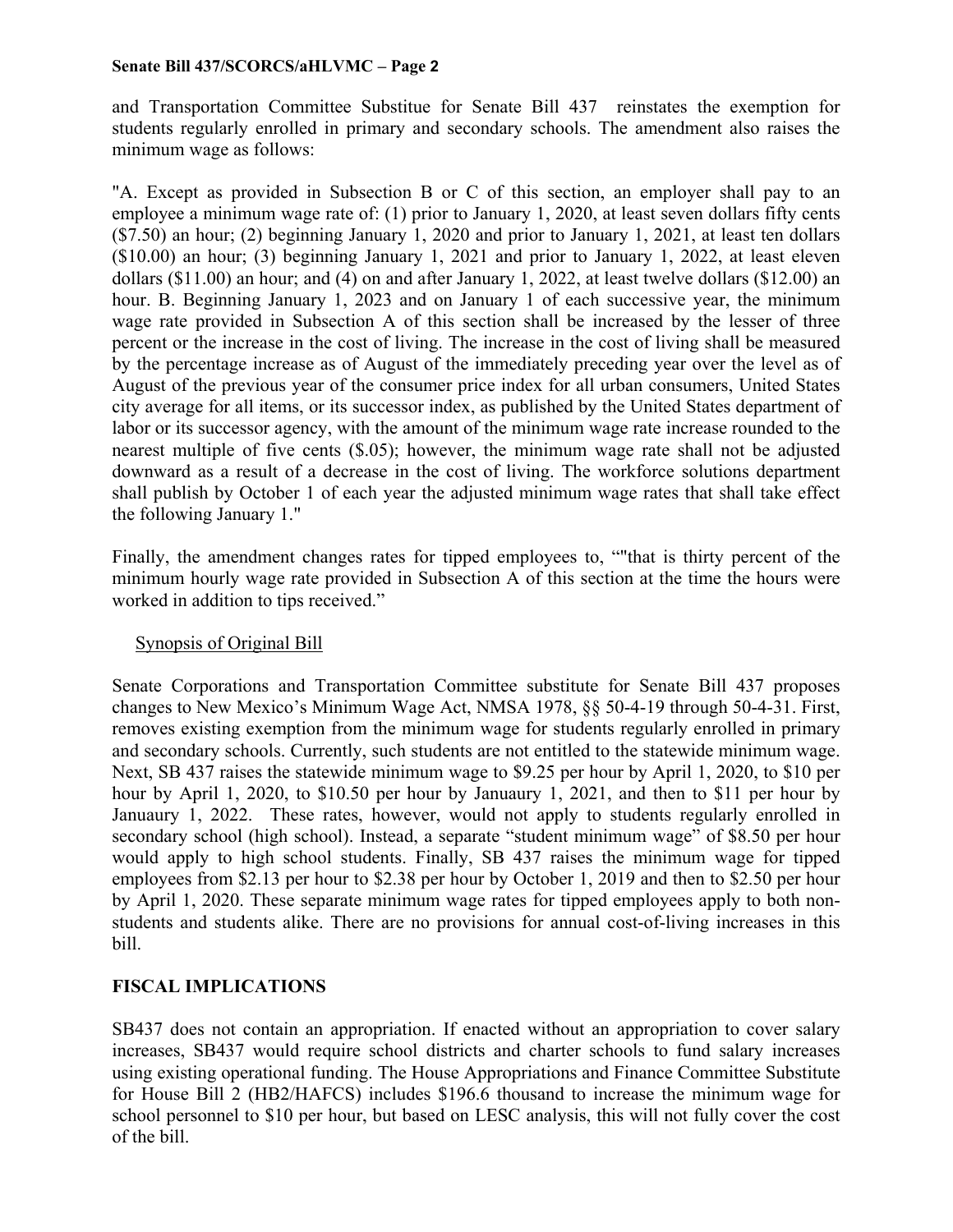|                                                                    | <b>FY20</b>    | <b>FY21</b>     | <b>FY22</b>     | <b>FY23</b>     |                                         |
|--------------------------------------------------------------------|----------------|-----------------|-----------------|-----------------|-----------------------------------------|
| <b>Consumer Price Index Forecast</b><br>(Global Insight)           |                |                 |                 | 2.3%            |                                         |
| Minimum Wage                                                       | \$7.50/\$10.00 | \$10.00/\$11.00 | \$11.00/\$12.00 | \$12.00/\$12.30 | Recurring or<br>Nonrecurring            |
| New Cost to School Districts and<br>Charter Schools (in thousands) | (\$1,109.63)   | (\$3,176.18)    | (\$3,868.31)    | (\$4,404.91)    |                                         |
| <b>Cumulative Cost to Public Schools</b><br>compared with FY19     | (\$1,109.63)   | (\$4,285.80)    | (\$8,154.11)    | (\$12,559.02)   | Recurring                               |
|                                                                    |                |                 |                 |                 | Source: LESC<br>Analysis of PED<br>Data |

#### Fiscal Impact of SB437/SCORCS/aHLMVC, FY20 to FY23 and Subsequent Fiscal Years

The Administrative Office of the Courts (AOC) noted in a previous analyses a fiscal implication for the Judiciary will be incurred by the Jury and Witness Fund which is administered by AOC. This fund received a FY19 General Fund appropriation of \$2,262,595 and projected Jury Demand Fees of approximately \$1,805,500. The fees are collected from parties requesting civil juries, except for jury demand fees as set forth in Section 35-6-1 NMSA 1978. Monies from the jury and witness fee fund may be expended, in part, to pay the costs of jurors and prospective jurors. Jurors are paid at the minimum wage rate and as the rate increases, so will the expenses of the jury and witness fund.

The increased costs for FY21 to be \$677,764; and for FY22 to be \$677,764, based on actual FY19 jury costs to date. These projected additional expenses are not sustainable with the jury and witness fund's current revenue structure of a flat general appropriation and declining fees.

WSD reported the Labor Relations Program (LRD) would be impacted in that it would have to update its website information, Wage and Hour employer/employee presentations and all WSD publications, which have a published minimum wage rate each January 1. Additionally, LRD would assume the task of publishing New Mexico's adjusted minimum wage rate by May 1 of each year. The agency estimated the impact to the programs operating budget close to \$100 thousand annually.

Statewide, over 500 FTE for the state have hourly rates less than \$10.00. The total estimated cost to increase FTE to \$10.00 an hour may be near \$2.8 million including benefits. Some state agencies may have to adjust vacancy rates for compensation increases if additional general fund is not provided.

The Human Services Department reported the minimum wage increase would affect all employees, including those in the field of healthcare, an impact to the Medicaid budget would be expected as increased expenses that would need general fund support. SB 437 could have a cost impact on select Medicaid providers who may have to adjust salaries and wages. Some of the narrow margin providers would likely an increase in their reimbursement rates.

On another bill proposing to increase the minimum wage, Department of Health (DOH) reported there could be a general fund impact on the developmental disabilities waiver program (DD Waiver) and other state general fund programs. In addition, the agency reported any minimum wage rate increase would require the state to increase the rates paid for services under the waivers and require an amendment and approval by Centers for Medicare and Medicaid Services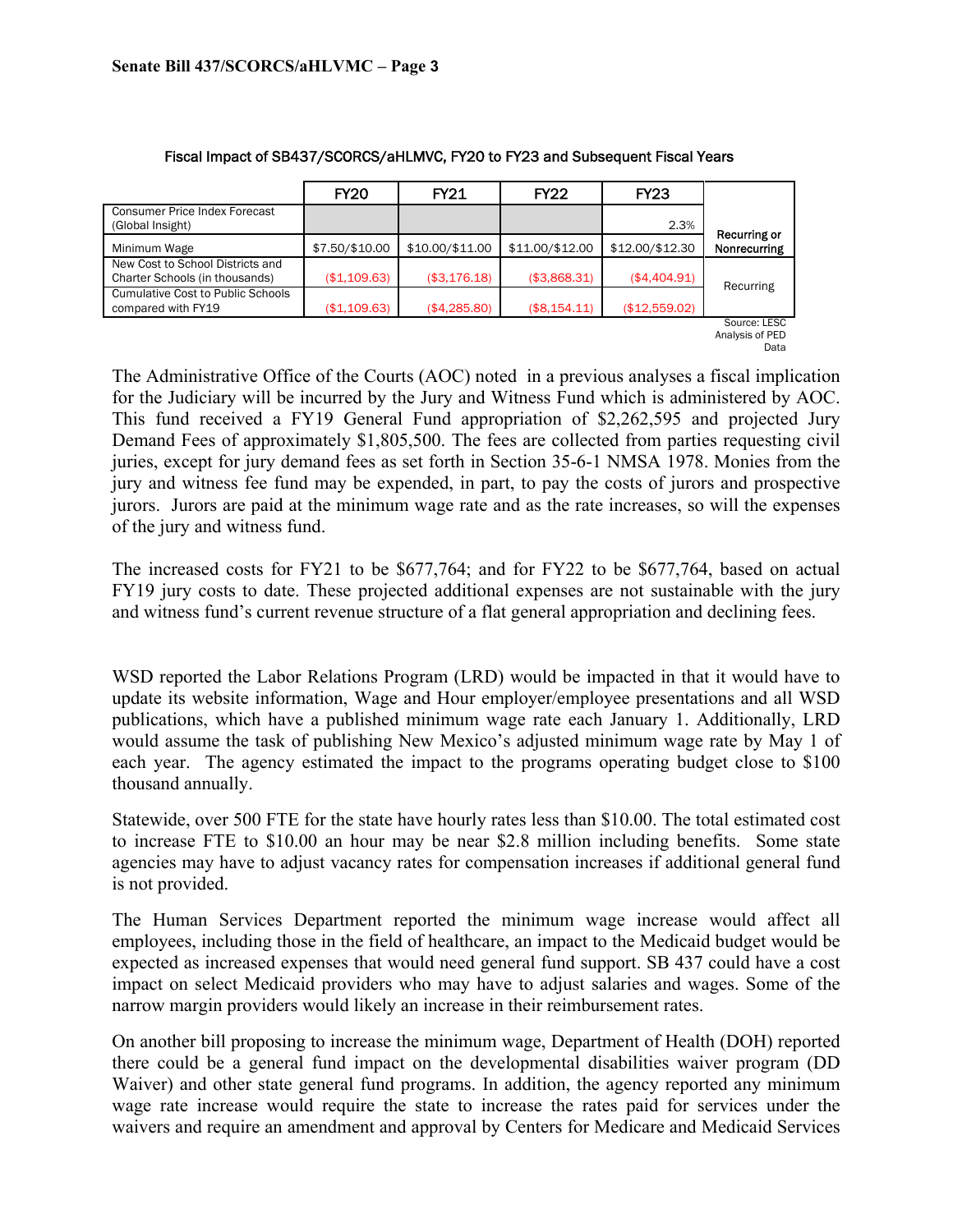(CMS). DOH also stated the amendment process would take some time and possibly would put the state in violation of the state law if this bill went into effect July 1, 2019. The impact for DD Waiver would be approximately 30 percent general fund and 70 percent Medicaid federal match rate. The agency reported cost is difficult to estimate, because DOH does not track what provider agency Direct Service Professionals are paid. However, DOH believes Direct Service Professionals may be paid anywhere between \$9.50 and \$11.00 per hour. The agency proposed doing a survey of the provider agencies to better understand compensation, however, responses to such a survey may not be timely.

DOH also noted the current reimbursement rate for SGF Respite is \$13.25 per hour. If the provider has to pay the respite providers an increased wage, DOH is, concerned the reimbursement rate will not be sufficient to cover overhead. Without additional general fund, DOH believes the agency would have to increase the contracts or decrease the amount of service that is available. Like HSD and DOH, service providers contracted through the Children, Youth and Families Department (CYFD) may experience increased expenses commensurate with wage increases.

Unquantifiable but positive impacts to personal income taxes (PIT) would likely result from raising the minimum wage. Any positive increases may partially be offset by lower employment levels due to fewer minimum wage jobs. However, the effective PIT rate increases as the income level of a person increases, particularly in the lower income strata, so the net effect is likely to be a positive PIT revenue impact. For example, one person making \$25 thousand annually will contribute more than double the PIT revenues than two people each making \$12.5 thousand would contribute. However, this likely overall increase may also be mitigated to some extent by decreased profitability for businesses filing through PIT returns if the minimum wage increase reduces income after expenses. In FY18, PIT contributed \$1.5 billion, or 22 percent of recurring revenues, to the general fund.

Unquantifiable impacts to corporate income taxes (CIT) may also result from raising the minimum wage, but revenues could decrease if the increase in minimum wage payments reduces corporate profitability. In FY18, CIT contributed \$106.6 million, or 1.6 percent of recurring revenues, to the general fund.

Unquantifiable impacts to gross receipts tax (GRT) revenues would also occur and most likely would be positive due to the increased spending power of lower-income workers receiving increases in pay that could be significant. Lower-income households tend to spend a greater share of their income within the local economy, and this increased spending should increase GRT revenues. In FY18, GRT contributed \$2.4 billion, or 35 percent of recurring revenues, to the general fund.

The substitute increases minimum wage to \$11 by January 1, 2022 possibly increasing out year state expenditures.

# **SIGNIFICANT ISSUES**

The current minimum wage rate in New Mexico is \$7.50 per hour, which is higher than the federal minimum wage of \$7.25 an hour. State minimum wage rates are controlled by the respective legislatures within the individual states. The Fair Labor Standards Act (FLSA) sets a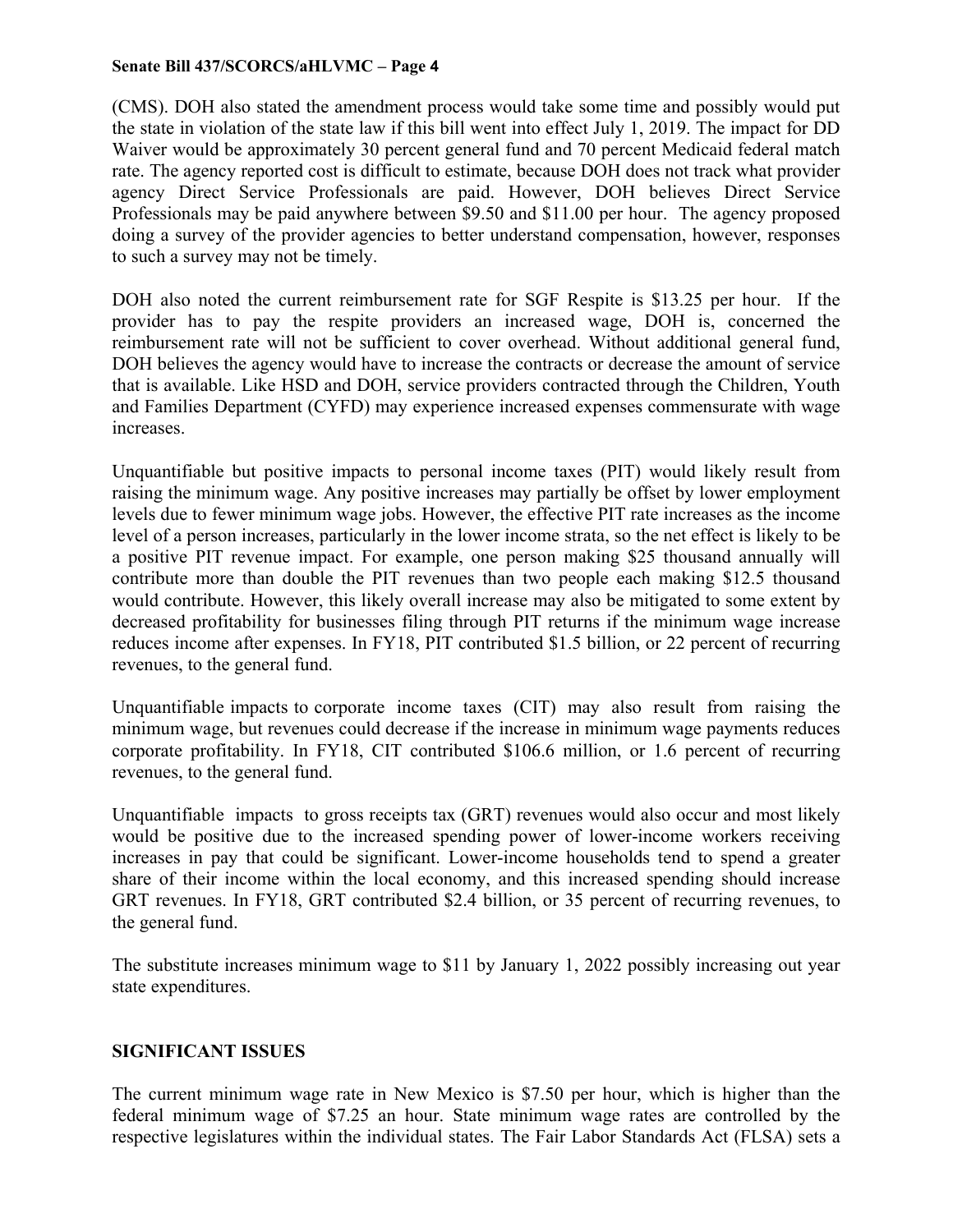federal minimum hourly rate (\$7.25 per hour since 2009) for non-exempt employees, but states may enforce higher pay rates. In addition, there are five "local minimum wage" rates in effect in New Mexico. The city of Albuquerque's local minimum wage rate is \$9.20 per hour for jobs with no benefits or benefits under \$2,500 and \$8.20 per hour for jobs with benefits over \$2,500. Bernalillo County's minimum wage rate for jobs with no benefits or benefits under \$2,500 is \$9.05 per hour. The city of Las Cruces has a minimum wage of \$10.10 per hour. The city of Santa Fe has a minimum wage rate of \$11.40 per hour. Santa Fe County's minimum wage rate is also \$11.40 per hour. If an employee is subject to the state, local, and federal minimum wage rates, the employee is entitled to the highest applicable minimum-wage.

Colorado's statewide minimum wage rate is \$11.10 per hour; this rate will increase annually on a set schedule through 2020; thereafter, it will be adjusted annually based on a set formula. Similarly, Arizona's current minimum wage of \$11 per hour will increase annually on a set schedule through 2020, after which it be adjusted annually based upon a set formula.

According to the National Conference of State Legislatures (NCSL), in 2019 eighteen states began the new year with higher minimum wages. Eight states (Alaska, Florida, Minnesota, Montana, New Jersey, Ohio, South Dakota, and Vermont) automatically increased their rates based on the cost of living, while ten states (Arizona, Arkansas, California, Colorado, Maine, Massachusetts, Missouri, New York, Rhode Island and Washington) increased their rates due to previously approved legislation or ballot initiatives. Other states that will see rate increases during the 2019 calendar year include: D.C., Delaware, Michigan, and Oregon.

The student minimum wage rate of \$8.50 called for by SB 437 only applies to workers "regularly enrolled in secondary school," not those enrolled in primary school. At the same time, SB 437 removes the exemption from the statewide minimum wage rate that currently applies to primary school students. Thus, primary school students would be entitled to the full statewide minimum wage (\$9.25 per hour by October 1, 2019 and \$10 per hour by April 1, 2020) while secondary school students would only be entitled to the student minimum wage of \$8.50 per hour. The reasons for this different treatment of primary school and secondary school students are not apparent.

Notably, the bill preserves protections for workers aged 14 through 16 that currently exist under the state's Child Labor Act, including requirements that such workers can only work after school hours or when school is not in session.

According to the U.S. Bureau of Labor Statistics, there were 14,000 workers in New Mexico in 2017 that received wages at or below the federal minimum wage of \$7.25 an hour.<sup>1</sup> Using the national percent distribution by usual hours worked per week on a primary job, and assuming 50 weeks worked per year, the annualized wage cost to bring these employees to \$10 an hour would be an additional \$52 million in wages, for an average of \$3,730 per person.

Nationally, approximately 21.3 percent of all workers who received wages at or below the federal minimum wage of \$7.25 an hour were between the ages of 16 to 19 years. It is unknown whether these workers are enrolled were school. $2$ 

l

<sup>1</sup> *Characteristics of minimum wage workers, 2017*, U.S. Bureau of Labor Statistics, March 2018

<sup>&</sup>lt;https://www.bls.gov/opub/reports/minimum-wage/2017/pdf/home.pdf (January 9, 2019).

 $2$  This information is not available for New Mexico.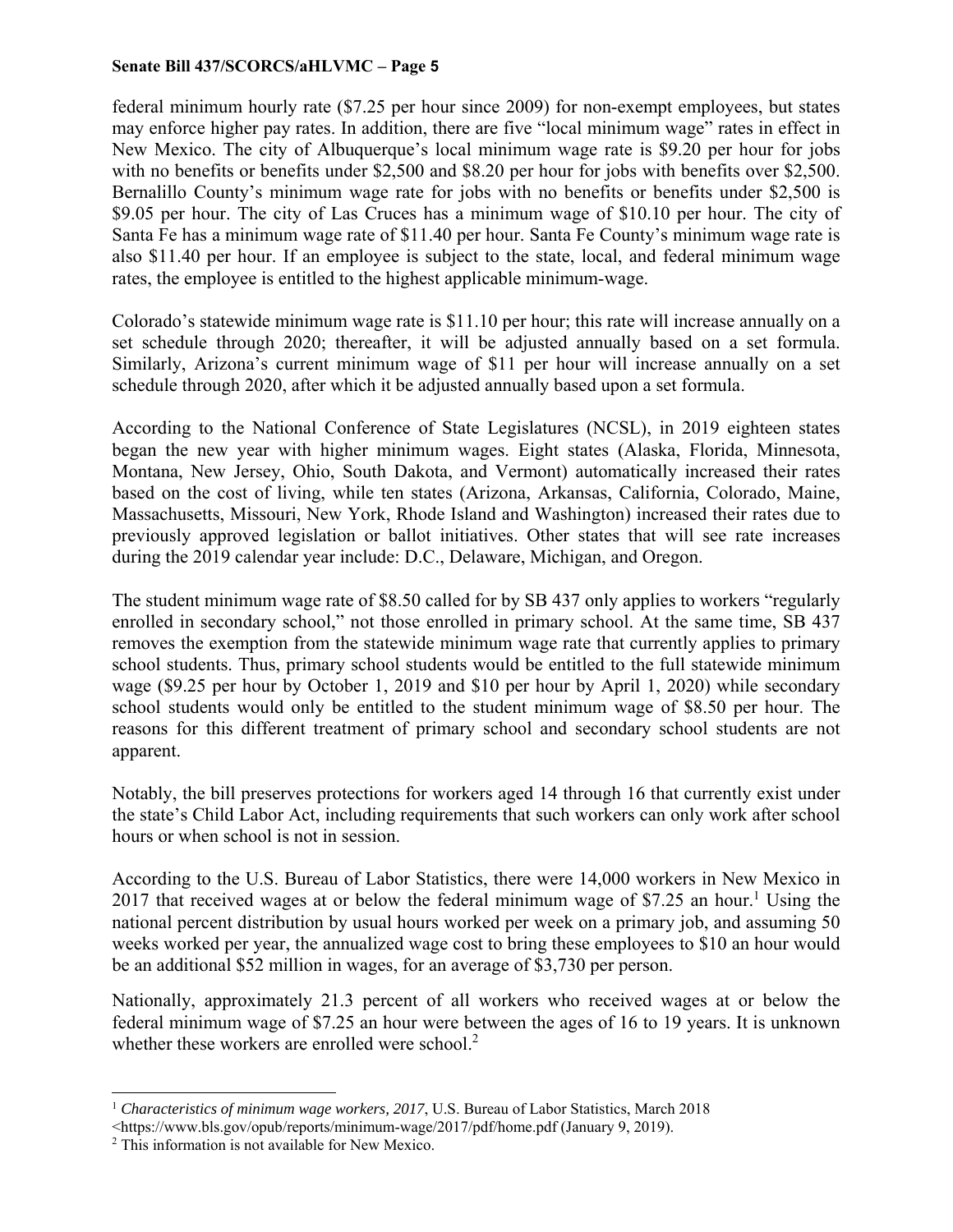Unlike other minimum wage bills introduced this Session, SB 437 preserves a separate minimum wage rate for "tipped employees," but increases it from \$2.13 per hour to \$2.38 per hour by October 1, 2019 and to \$3 per hour by April 1, 2020. These tipped employee rates apply to both non-student and student workers alike.

The impact of SB 437 to the Unemployment Insurance Program administered by the NMDWS is likely to be substantial. The maximum and minimum weekly benefit amounts are computed from total covered payrolls each year and an increase in either the minimum wage or in the number of individuals covered by it — or both, as SB 437 requires — would increase an employer's total covered payroll. Such increases will, in turn, increase the average weekly covered wage, which can then increase the maximum and minimum weekly benefit amounts. Since a contributing employer's total covered payroll is used to calculate the employer's unemployment tax rate, this change has the potential to impact the employer's contribution or unemployment tax rate.

# **CONFLICT, DUPLICATION, COMPANIONSHIP, RELATIONSHIP**

The House Floor amendment to House Bill 31 delays the elimination of the separate minimum wage that applies to "tipped employees." Whereas the original version of the bill eliminates the separate minimum wage for tipped employees immediately upon the effective date of the bill (July 1, 2019), the amendment would phase it out incrementally. Thus, as of July 1, 2019 the minimum wage rate for tipped employees would be \$5 per hour; as of July 1, 2020, it would be \$7.50 per hour; and as of July 1, 2021 it would be \$10 per hour. As of July 1, 2022, the separate minimum wage rate for tipped employees go away completely. They would be entitled to the full minimum wage that other workers are entitled to, including cost-of-living increases. Employers could not consider tips as part of the employees' wages. Any tips received by such employees shall be retained by the employees. Employers wanting to pay the lower minimum wage during the phase-out period could only do so if they can establish that for each week an employee works, the sum of the employee's tips combined with the employer's cash wage is not less than the minimum wage in effect at the time.

Senate Bill 85 amends NMSA 1978, Sections 50-4-1 and 50-4-21 by removing exemptions that apply to employers of "domestic labor" in private homes and individuals employed in "domestic service" in or about private homes. Currently, those employers and individuals are not covered by state laws that require timely payment of wages, protect workers from unauthorized or unlawful payroll deductions and require employers to maintain accurate time and pay records. See NMSA 1978, §§ 50-4-1 to -12. Individuals employed in domestic service also are not covered by New Mexico's Minimum Wage Act, NMSA 1978, §§ 50-4-19 to -30. SB 85 does away with the domestic labor/service exemptions, and affords domestic service workers the same protections under these laws that other workers enjoy.

House Bill 46 amends the state's Minimum Wage Act to increase the statewide minimum wage to \$15 per hour effective January 1, 2020. Then, starting January 1, 2021 and continuing January 1 of each succeeding year, there would be yearly cost-of-living increases based on the U.S. Department of Labor's Consumer Price Index (CPI). HB 46 caps these yearly increases at four percent in any given year. HB 46 does not authorize decreases in the minimum wage if there are decreases in the cost of living. HB 46 eliminates the separate minimum wage for tipped employees, who will be entitled to the new statewide minimum wage of \$15 per hour regardless of tips received. HB 46 requires the workforce solutions department (WSD) to publish by November 1 of each year the adjusted minimum wage rate that will take effect the following January 1.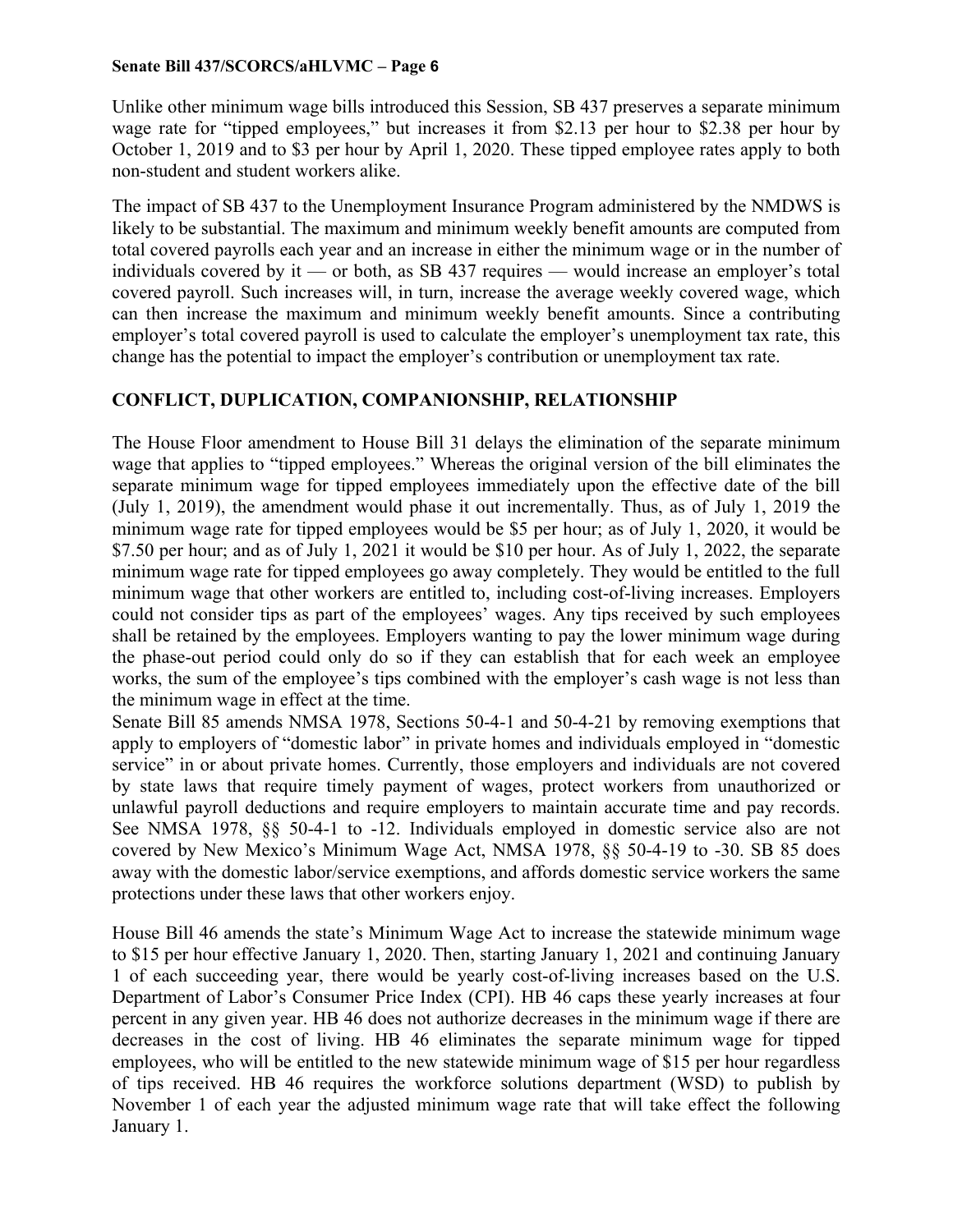# **OTHER SUBSTANTIVE ISSUES**

Financial eligibility for the Supplemental Nutrition Assistance Program (SNAP), Temporary Assistance for Needy Families (TANF), General Assistance for Disabled Adults and Unrelated Children (GA), Low Income Home Energy Assistance Program (LIHEAP) and Medical Assistance is based on the Federal Poverty Limits (FPL). Raising the State minimum wage will increase the gross income of applicants and recipients and as a result decrease the number of individuals who are eligible for these and other income-based programs.

CYFD reported an increase to \$10.00 minimum wage would bring a two-person household with a single full-time minimum wage income from 96 percent of FPL up to 126 percent. Currently, the eligible FPL maximum for childcare subsidy through CYFD is 200 percent, and federal cost sharing is available up to 191 percent of FPL.

WSD also noted tipped employees are those who regularly receive more than \$30 per month in tips. Tips are the property of the employee. The employer is prohibited from using an employee's tips for any reason other than as a credit against its minimum wage obligation to the employee or in furtherance of a valid tip pool. For further analysis regarding minimum wages for tipped employees, see the United States Department of Labor Wage and Hour Division state by state table of minimum hourly wages for tipped employees. http://www.dol.gov/whd/state/tipped.htm

| <b>Greater</b> than<br>federal<br><b>Minimum</b><br>Wage | <b>Equals</b><br>federal<br><b>Minimum</b><br>Wage<br><sub>of</sub><br>\$7.25 | than<br><b>Less</b><br><b>federal</b><br><b>Minimum</b><br>Wage | $\bf No$<br><b>Minimum</b><br>Wage<br><b>Required</b> |
|----------------------------------------------------------|-------------------------------------------------------------------------------|-----------------------------------------------------------------|-------------------------------------------------------|
| AK \$9.89                                                | <b>GA</b>                                                                     | <b>CNMI</b> \$7.<br>05                                          | AL                                                    |
| AR \$9.25                                                | IA                                                                            |                                                                 | LA                                                    |
| AZ \$11.00                                               | ID                                                                            |                                                                 | <b>MS</b>                                             |
| <b>CA \$11.00</b>                                        | IN                                                                            |                                                                 | <b>SC</b>                                             |
| CO \$11.10                                               | <b>KS</b>                                                                     |                                                                 | TN                                                    |
| CT \$10.10                                               | KY                                                                            |                                                                 |                                                       |
| <b>DC</b> \$13.25                                        | NC                                                                            |                                                                 |                                                       |
| <b>DE \$8.75</b>                                         | <b>ND</b>                                                                     |                                                                 |                                                       |
| FL \$8.46                                                | NH                                                                            |                                                                 |                                                       |
| <b>HI</b> \$10.10                                        | OK                                                                            |                                                                 |                                                       |
| IL \$8.25                                                | PA                                                                            |                                                                 |                                                       |
| <b>MA \$12.00</b>                                        | TX                                                                            |                                                                 |                                                       |